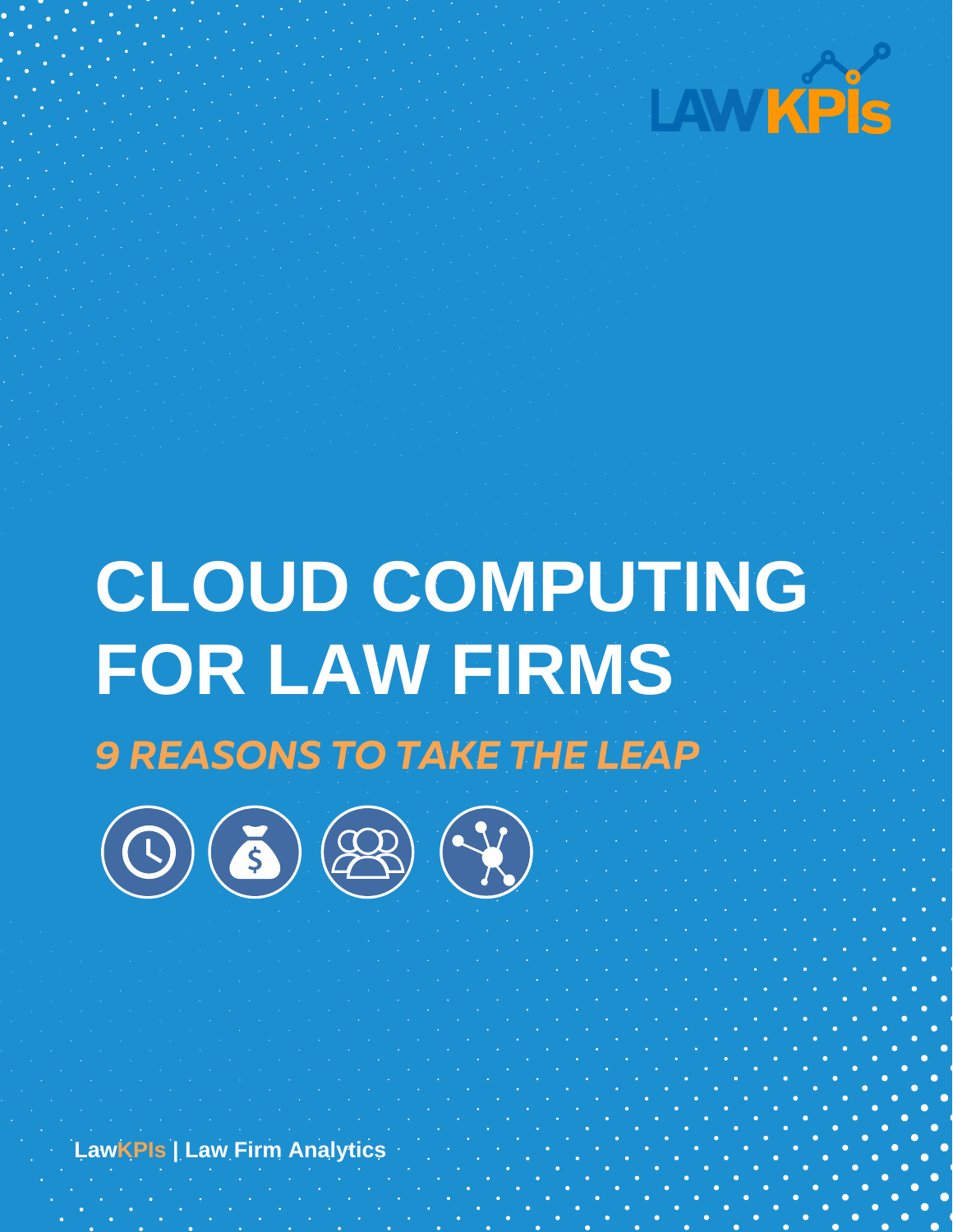

### **BENEFITS OF CLOUD TECHNOLOGY FOR LAW FIRMS**

While cloud technology for law firms has made significant headway in the legal industry over the last decade, it has been slow going.

But some studies show that 78% of firms are already on the Cloud in some capacity. [\(Source](https://www.law.com/legaltechnews/2019/08/14/firms-are-embracing-the-cloud-but-did-clients-get-the-memo/?slreturn=20211009134912))

If you're still on the fence, what's keeping your firm on the ground?



Consider this checklist of benefits of cloud computing for your law firm that can help you shape a more effective and profitable business:

#### **Increased Efficiency and Flexibility**

Cloud-based systems, also known as Software-as-a-Service (SaaS), allow legal professionals be more productive. With an increasing array of intuitive interfaces, including the rise in mobile apps, the Cloud's middle name is "convenience."

A cloud system literally unchains lawyers from their desktop computers, brick-andmortar offices, and relentless travel. They can access what they need virtually anytime from anywhere.

As remote work rises in popularity and firms downsize their offices, cloud-based systems will be essential for effectively shifting to hybrid work arrangements.

**These changes in technology have given lawyers more than just the ability to be productive in transit or while waiting at the dentist's office. They allow business lawyers to quickly notify their clients of last-minute changes to contracts, so that deals get closed.**

**They allow family lawyers to easily calm a distraught client by pulling an update on their matter when they call after hours. They allow criminal lawyers to go to court with only a cell phone, because that's all they need to present their case."**

> **Jack [Newton](https://www.clio.com/about/team/jack-newton/) CEO and Co-founder of Clio**

#### **LawKPIs | Law Firm Analytics**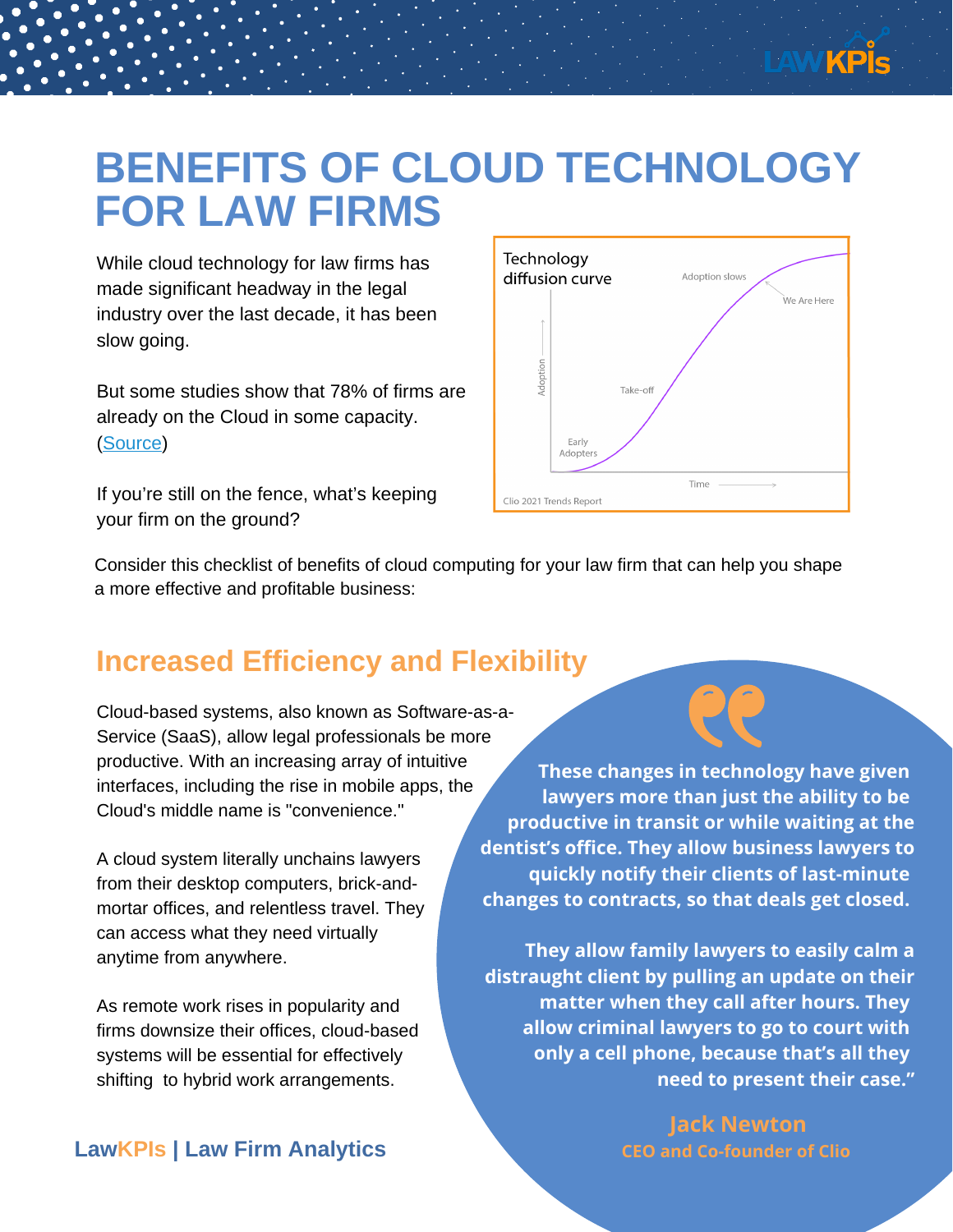### **Greater Security**

As a [growing](https://www.clio.com/blog/legal-cloud-computing-now/) number of states adopt the *duty of technology [competence,](https://www.clio.com/blog/legal-cloud-computing-now/)* lawyers increasingly face [responsibility](https://www.clio.com/blog/legal-cloud-computing-now/) for *keep(ing) abreast of changes in the law and its practice, including the benefits and risks associated with relevant technology.*

Focusing on risk, legal cloud [computing](https://www.clio.com/blog/legal-cloud-computing-now/) has seemed risky to many legal professionals. But continued improvements in the Cloud mean that on-premise software has actually become the riskier option.

Why? Because cloud-based computer vendors have the means to invest much more aggressively in security infrastructure than law firms could afford to provide on their own.

Hopefully, this will ease your concerns about the Cloud: *"Associations like the LCCA have worked hard to clarify best practices around security for cloud-based companies and to give lawyers a good sense of how to do their due diligence when considering working with these providers.*

*Following the LCCA's input, the first state bar ethics opinion on cloud-computing shifted from a negative one to a positive one, paving the way for positive opinions from other state bars and helping lawyers feel secure and compliant while leveraging the power of cloud technology for their practices."* [\(Source\)](https://www.lexology.com/library/detail.aspx?g=f684d7f8-2382-4950-99b9-09276d1580b1)

Cloud-based tech can lighten your law firms' security load and responsibility, giving you back your time to focus on your clients.

#### **Improved Client Experiences**

The efficiency that allows attorneys to be more accessible and agile naturally results in improving clients' experience through improved relationships.

But it goes far beyond that. 2020's pandemicinduced shutdowns catapulted consumers' dependence on convenience into a new realm. And it's likely here to stay.

They have become accustomed to—and expect!—the ease and convenience of digital experiences with the brands they work with...including their lawyers.

Meeting that [expectation](https://www.clio.com/resources/legal-trends/2020-report/) pays off. Clio's *2020 Legal Trends Report* [f](https://www.clio.com/resources/legal-trends/2020-report/)ound that:

- Firms using online client portals received **11% more casework** than other firms in 2019.
- Firms using online client portals received **17% more new casework** per lawyer in April, 2020.

Other client-facing services include teleconferencing and bill management.

But cloud-based software used for internal purposes such as legal management software (LMS) or legal analytics, also play a role in client retention and experience.

More flexible and efficient attorneys, along with more online options means greater client satisfaction.

#### **LawKPIs | Law Firm Analytics**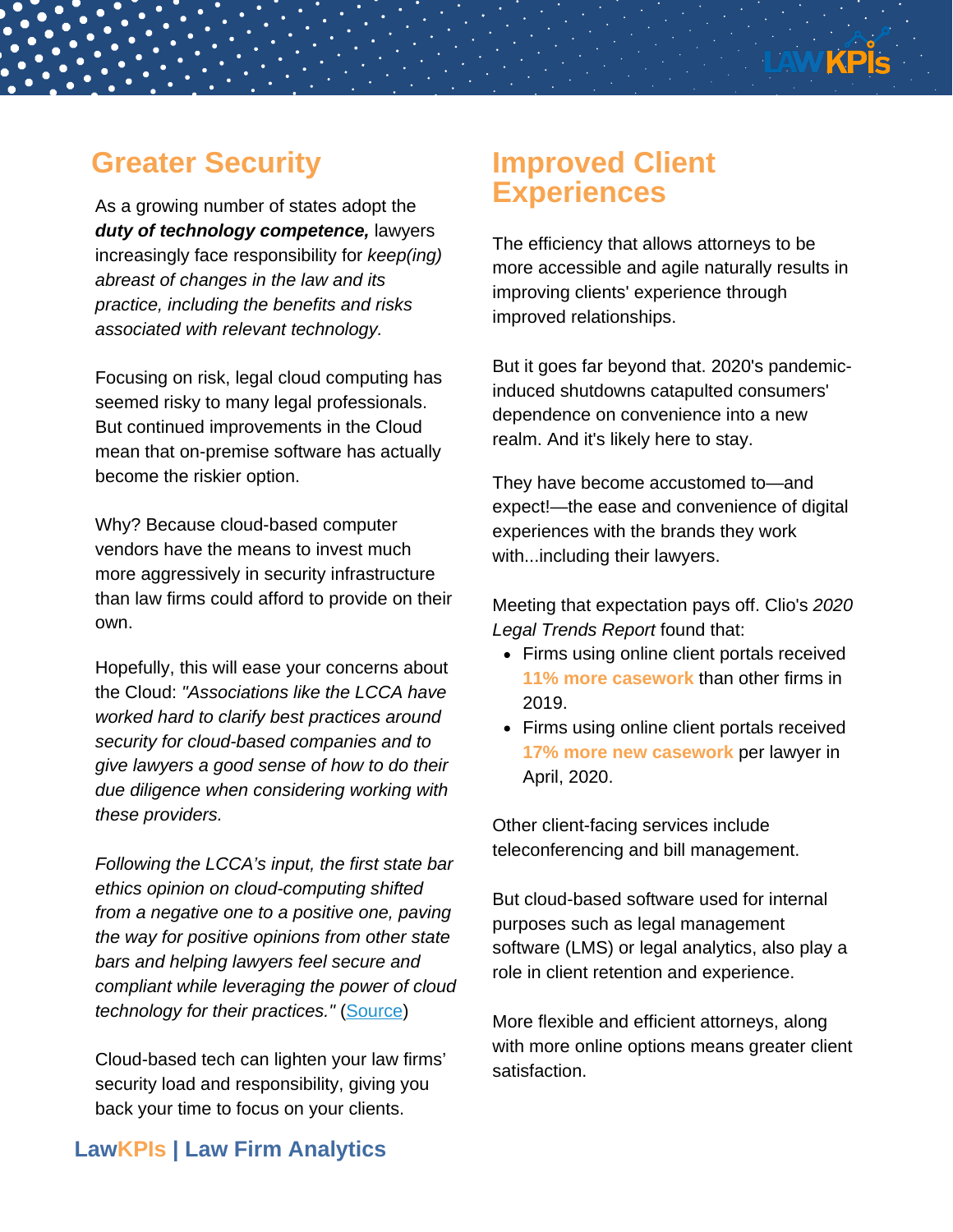

#### **Fewer IT Resources**

One of the greatest advantages of the Cloud is the reduction in time and money spent on IT. These include [\(Source\):](https://www.clio.com/blog/cloud-law-firm-it-professionals/)

- **Scalability:** As an office grows or expands, an IT professional managing onpremise solutions must budget for and secure additional servers. With cloudbased software, usage is based on a subscription model that allows an organization to easily scale up or down as needed.
- **Eliminating VPNs:** With an on-premise system, employees will need to securely access their files and documents through a virtual private network (VPN). You won't need this with a cloud-based system.
- **Third-party support:** You'll never do away with the need for an IT person, but when you used a top-tier cloud-based solution, support for that platform is handled by the vendor.
- **System Updates:** It can be a challenge to keep everyone's system updated, but cloud-based systems are automatically updated so everyone is working from the same version at all times.

**Streamlined integrations:** Getting all your disparate systems to play nice together is a giant hassle. It results in clunky, time-consuming manual processes that should be automatic.

Best-in-class cloud-systems afford greater integration between your various platforms. That means greater efficiency, more automation, and more time focusing on clients (i.e. billable hours) than on admin work.

**Cost Savings:** Cloud-based technology enables *economies of scale:* greater efficiency and productivity spread costs across greater outcomes.

The costs of storing, maintaining and running your own servers are kept steady. You don't have to periodically invest in budget-busting upgrades, which then carry additional storage, maintenance and operational expenses. And of course, we must always include the inevitable cost of inefficiencies, which can be difficult to calculate.

**Simply put, cloud-based systems are increasingly necessary to maintain a competitive edge. Those who wait too long to adopt new technologies risk being left behind.**

**(Source)**